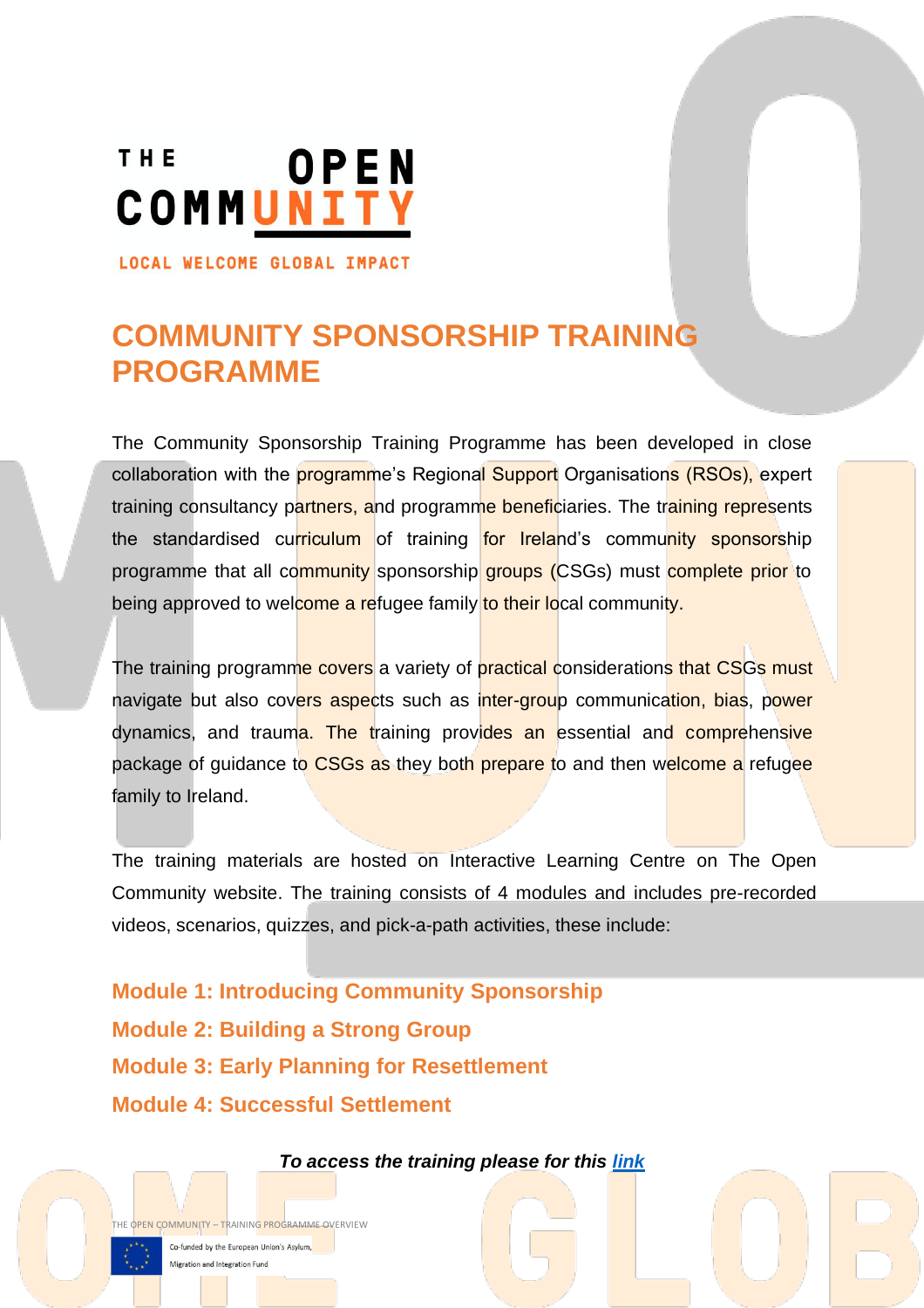# **Module 1: Introducing Community Sponsorship**



**Stage: Inquiry and Application Duration: Approx. 1hr 30 mins – 2hrs** 

This module is an introduction to CS, forming a group and making an application. It helps prepare people who have already been to an information session to better understand the programme, commitments and supports

### **PART ONE: INTRODUCTION AND WELCOME**

- Welcome to Community Sponsorship
- What is Community Sponsorship?
- A Global Crisis
- UNHCR Figures at a Glance

#### **PART TWO: UNDERSTANDING COMMUNITY SPONSORSHIP**

- Understanding Community Sponsorship, Benefits and Responsibilities of CSGs
- Myths and Facts on Issues around Migrants and Refugees
- Benefits of Community Sponsorship: a global perspective
- The Refugee Resettlement Process for Community Sponsorship
- What are the basic commitments of a Community Sponsorship Group?
- Key Steps in the Application Process

#### **PART THREE: DEFINITIONS IN COMMUNITY SPONSORSHIP**

- Who is a Refugee?
- 10 Facts About Refugees
- Refugees' Rights and Obligations
- Who is a Migrant?
- Who is a Person Seeking Asylum?

THE OPEN COMMUNITY – TRAINING PROGRAMME OVERVIEW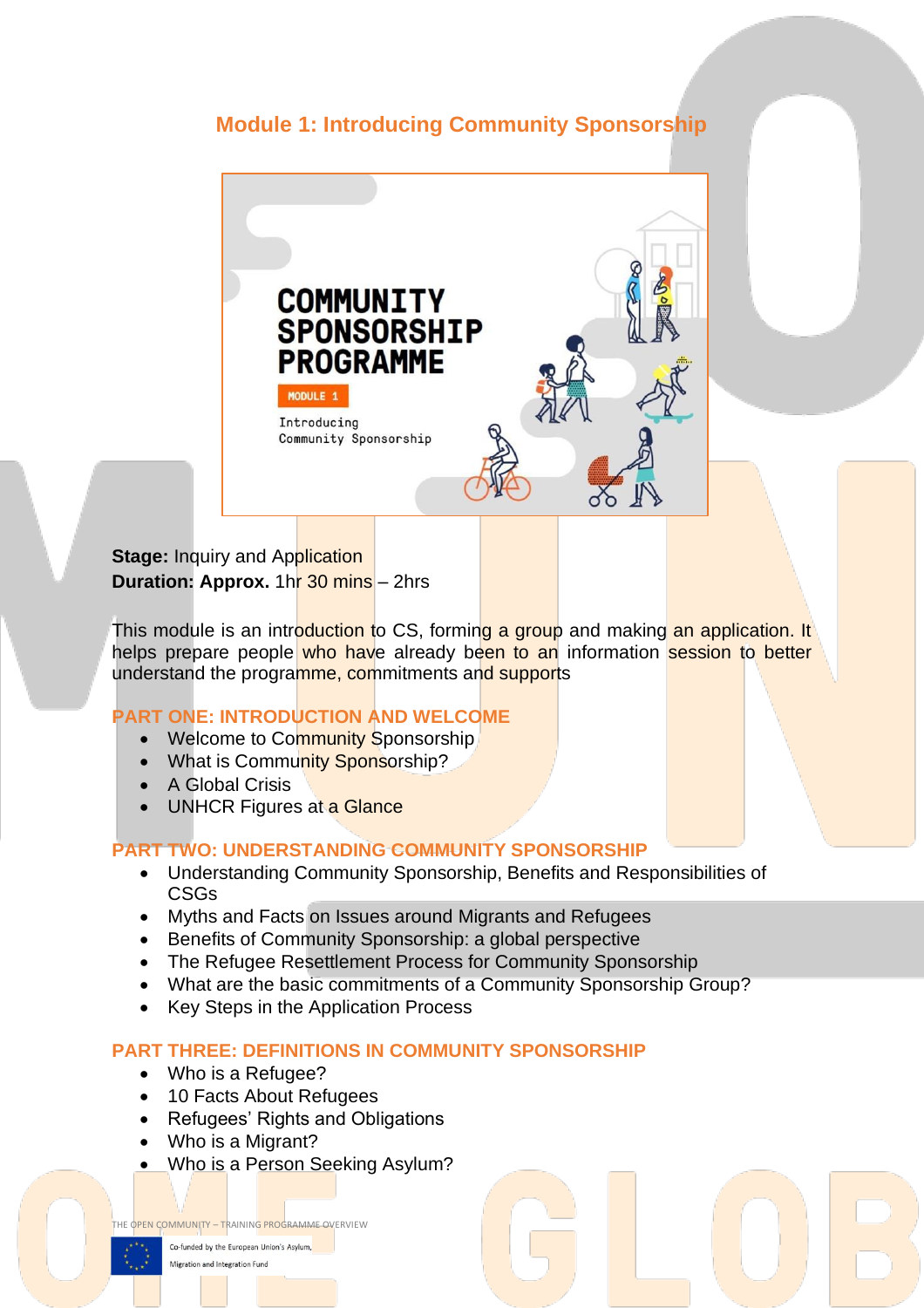- Who is an Internally Displaced Person?
- Who is Stateless?

#### **PART FOUR: REGIONAL SUPPORT ORGANISATIONS**

- Regional Support Organisations (RSOs)
- Refugee Resettlement in Ireland

#### **PART FIVE: RECRUITING ADDITIONAL MEMBERS**

- Finding Group Members
- Factors to Consider when Forming your Community Sponsorship Group
- Roles and Responsibilities
- Recruiting Additional Members and Close of Module One
- Quiz for Module One

#### **PART SIX: ADDITIONAL RESOURCES FOR COMMUNITY SPONSORSHIP**

- Additional Resources
- Tusla 'Children First' e-Learning Programme





#### velop knov edge and skills and participate in training

- All CSGs must complete training, like this<br>one and workshops delivered by their Regional Support Organisation
- regional and property crystal to use this<br>training as a springboard to furthe<br>build their understanding of the<br>programme & capacity to welcome<br>a resettled family or individual to<br>their community.



THE OPEN COMMUNITY – TRAINING PROGRAMME OVERVIEW

R KEPPEL & RORY O'NEILL

**ISH REELIG** 

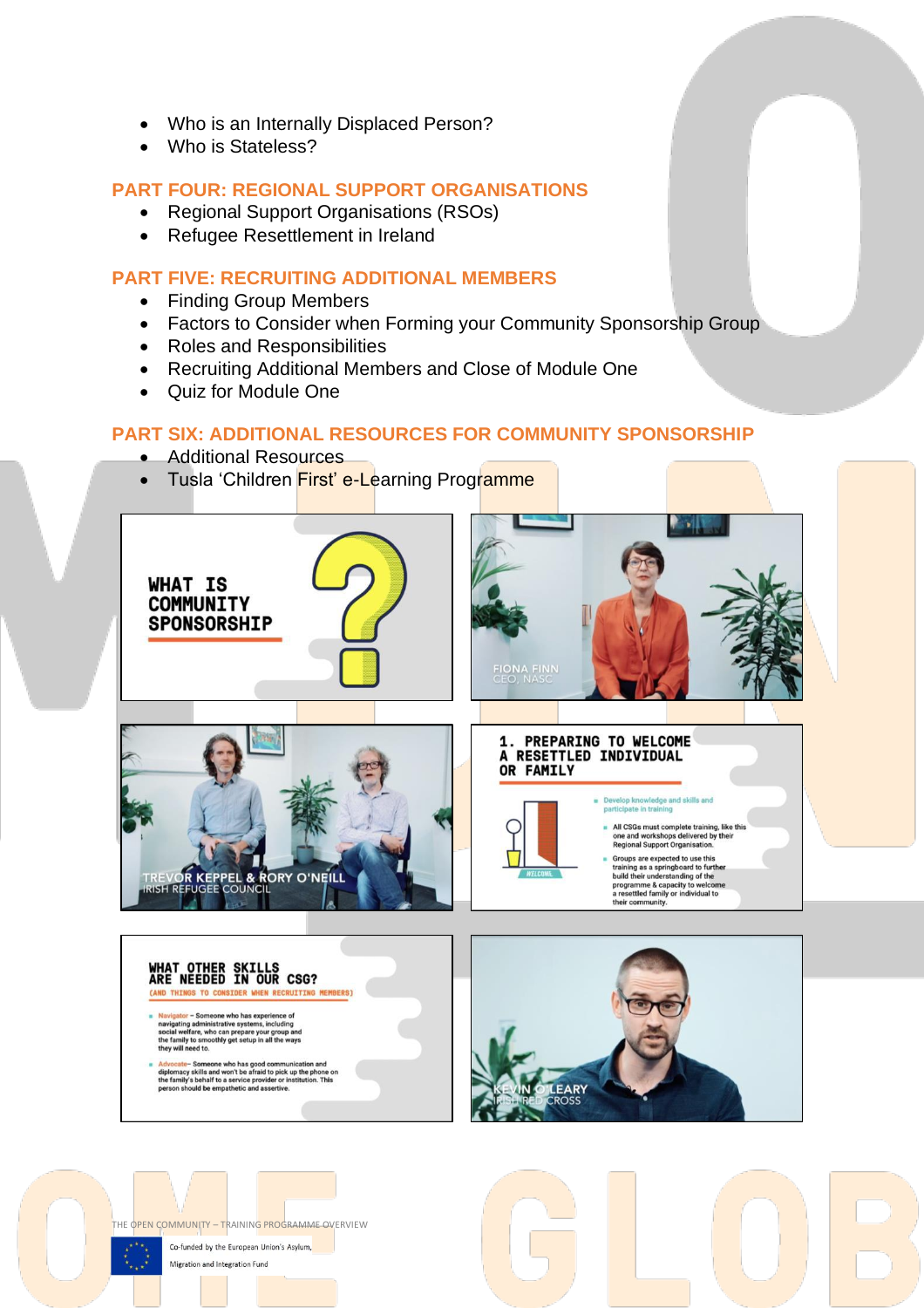# **Module 2: Building a Strong Group**



**Stage: Approval and Early Planning Duration:** 30mins – 1hr

This module is to support members to understand what drives an effective group and consider how they can implement this learning for their own Community Sponsorship **Group** 

#### **PART ONE: BUILDING A STRONG GROUP**

- Building a Strong Group and an Introduction to Group Dynamics
- Group Decision-Making and Coordination

### **PART TWO: PROACTIVE PROBLEM SOLVING**

- Proactive Problem Solving (Part One)
- Pick a Path on Resolving a Group or Interpersonal Problem
- Proactive Problem Solving (Part Two)

### **PART THREE: FUNDRAISING & FINDING A HOME**

- Fundraising, Finding a Home and Close of Module Two
- Quiz for Module Two



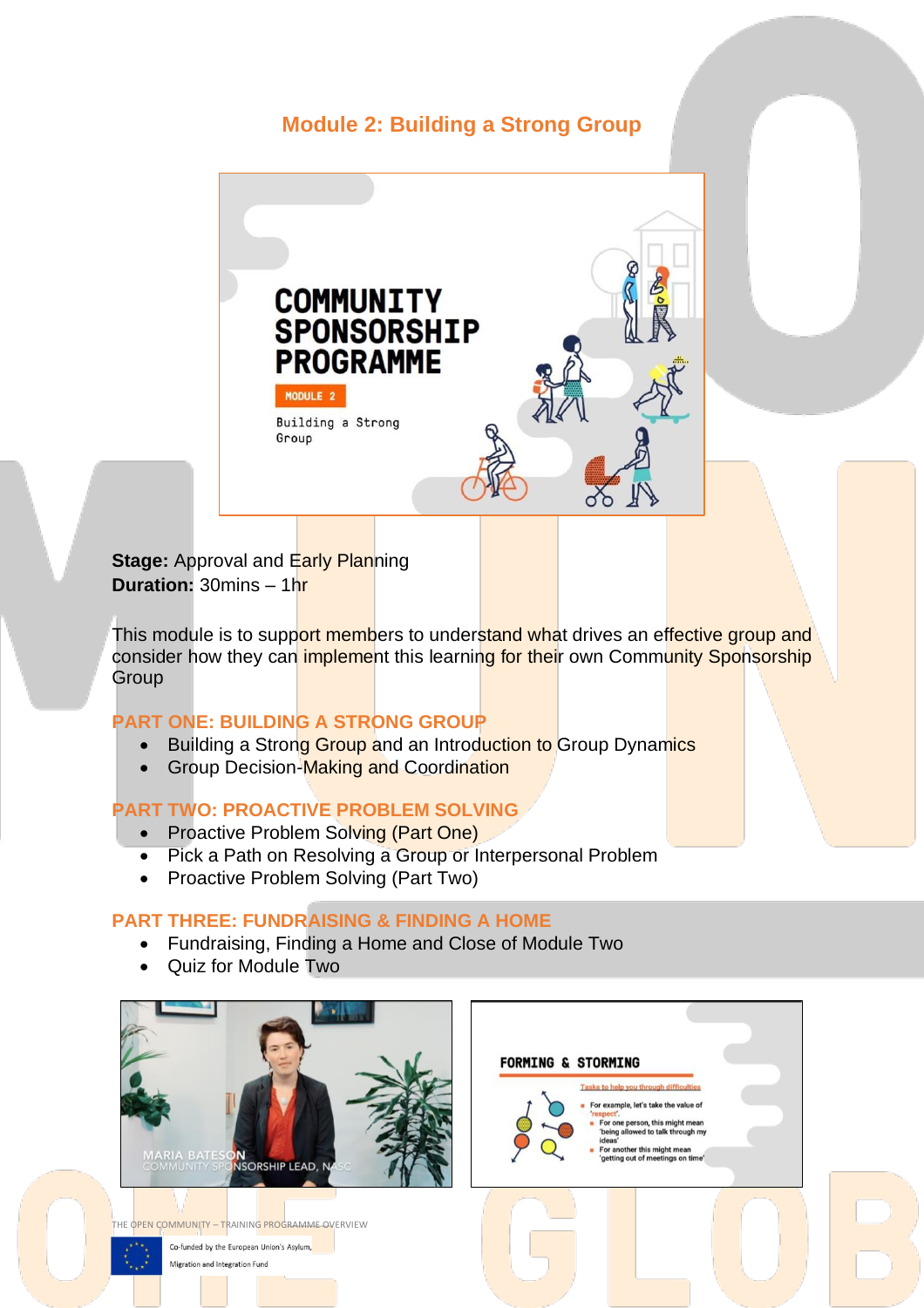

**Stage: Approval and Early Planning Duration:** 3hrs – 3hrs 30mins

This module is to support members to undertake initial planning for the supporting the resettling individual or family.

#### **PART ONE: EARLY PLANNING**

• Early Planning and Understanding Trauma

THE OPEN COMMUNITY – TRAINING PROGRAMME OVERVIEW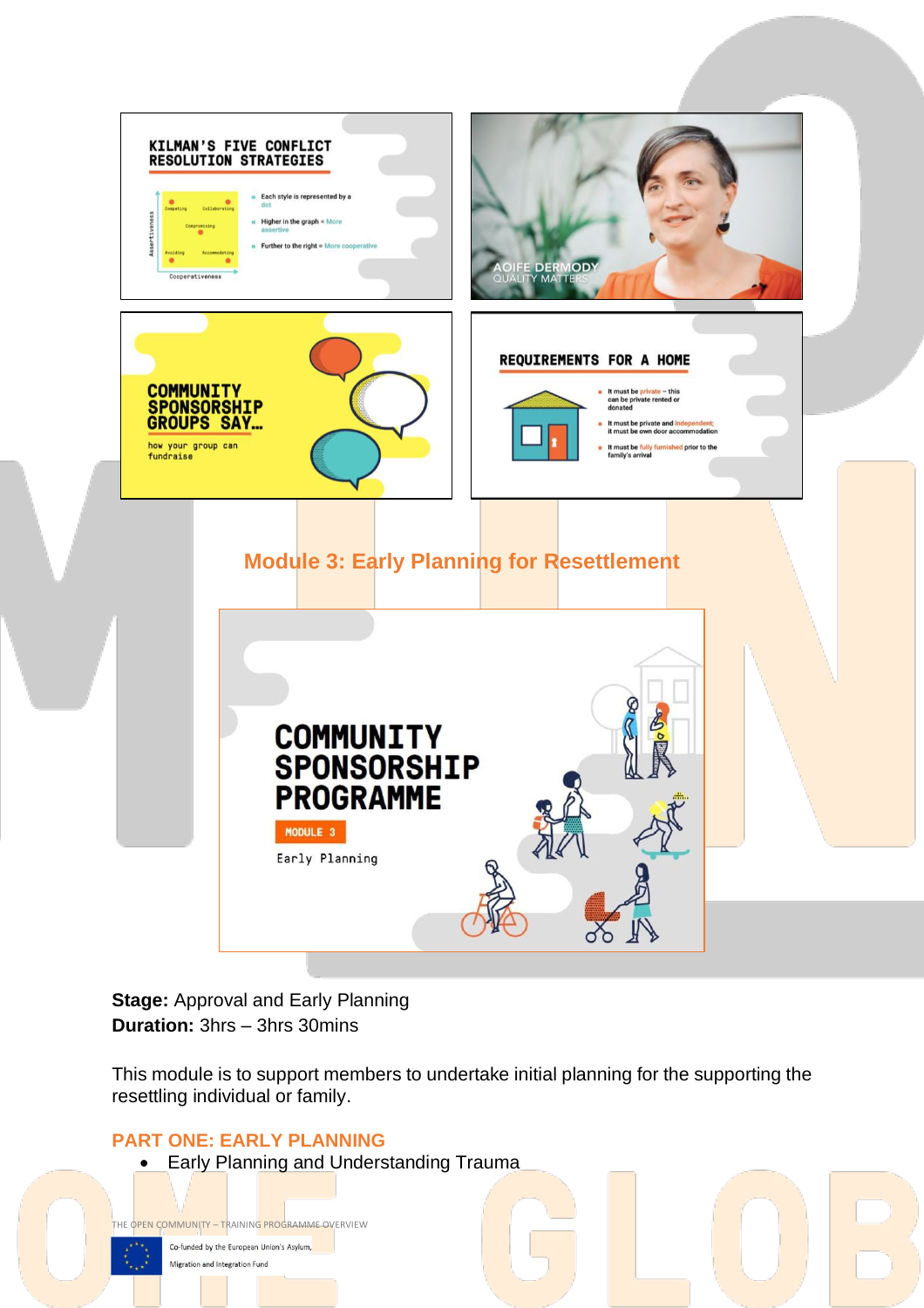#### **PART TWO: UNDERSTANDING THE EFFECTS OF TRAUMA**

• Understanding the Effects of Trauma and the Window of Tolerance

#### **PART THREE: TRAUMA ORGANISED BEHAVIOURS**

- Trauma Organised Behaviours
- Reflection on Trauma

**PART FOUR: MUSTAFA & BRIAN: A TRAUMA STORY**

• Mustafa & Brian: A Trauma Story

#### **PART FIVE: PLANNING TO SUPPORT THE FAMILY**

- Planning to Support the Family
- Pick a Path on Planning for the Family's Standards and Choices

#### **PART SIX: EXPECTATIONS OF COMMUNITY SPONSORSHIP**

- Expectations of Community Sponsorship for CSGs
- Expectations of Community Sponsorship for Resettled Families and Individuals

#### **PART SEVEN: LANGUAGE BARRIERS**

- **Language Barriers and Close of Module Three**
- Quiz on Module Three





Over reliance on one or a small number of people - Some groups<br>can rely too heavily on one or two group members to complete the<br>settlement plan.



 $q$ 

**DEVELOPING<br>YOUR SETTLEMENT PLAN** 

nd the RSO the other documents you need to<br>bmit with your settlement plan, including:

(AND THE STEPS INVOLVED) Send the completed form to your RSO who may suggest changes

Child Safeguarding Policy<br>Garda Vetting certificates<br>Evidence of funds raised<br>Tusla e-learning certificates

**WHAT IS A SETTLEMENT** 

**PLAN** 



THE OPEN COMMUNITY – TRAINING PROGRAMME OVERVIEW

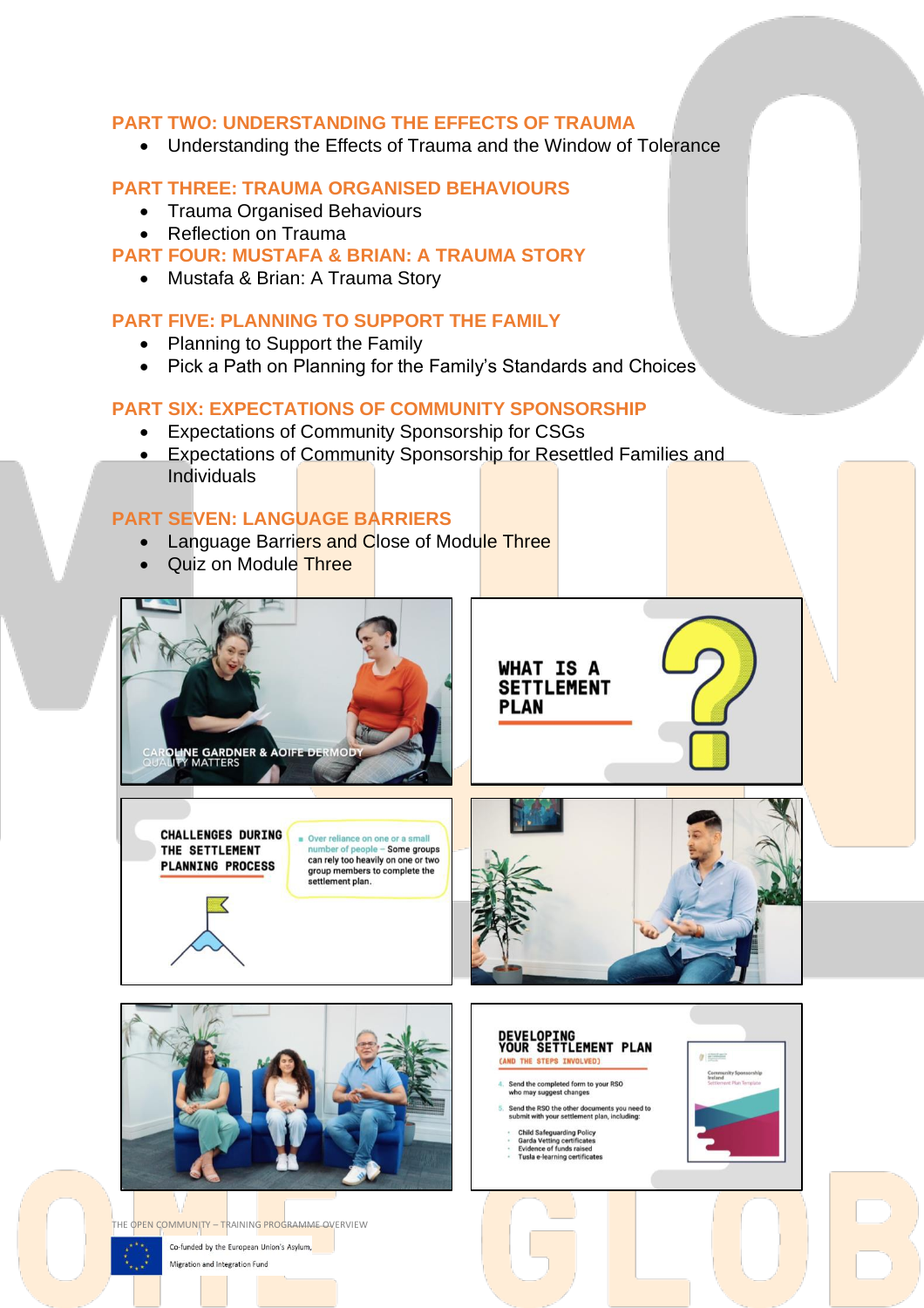







## **Module 4: Successful Settlement**



**Stage:** Pre Arrival and Early Arrival **Duration:** 1hr – 1hr 30mins

This module is to support members to prepare for and welcome the family on arrival, and create a warm, respectful and safe initial settlement experience for the family

### **PART ONE: SUCCESSFUL RESETTLEMENT**

• Successful Resettlement, Understanding Racism and Bias

THE OPEN COMMUNITY – TRAINING PROGRAMME OVERVIEW

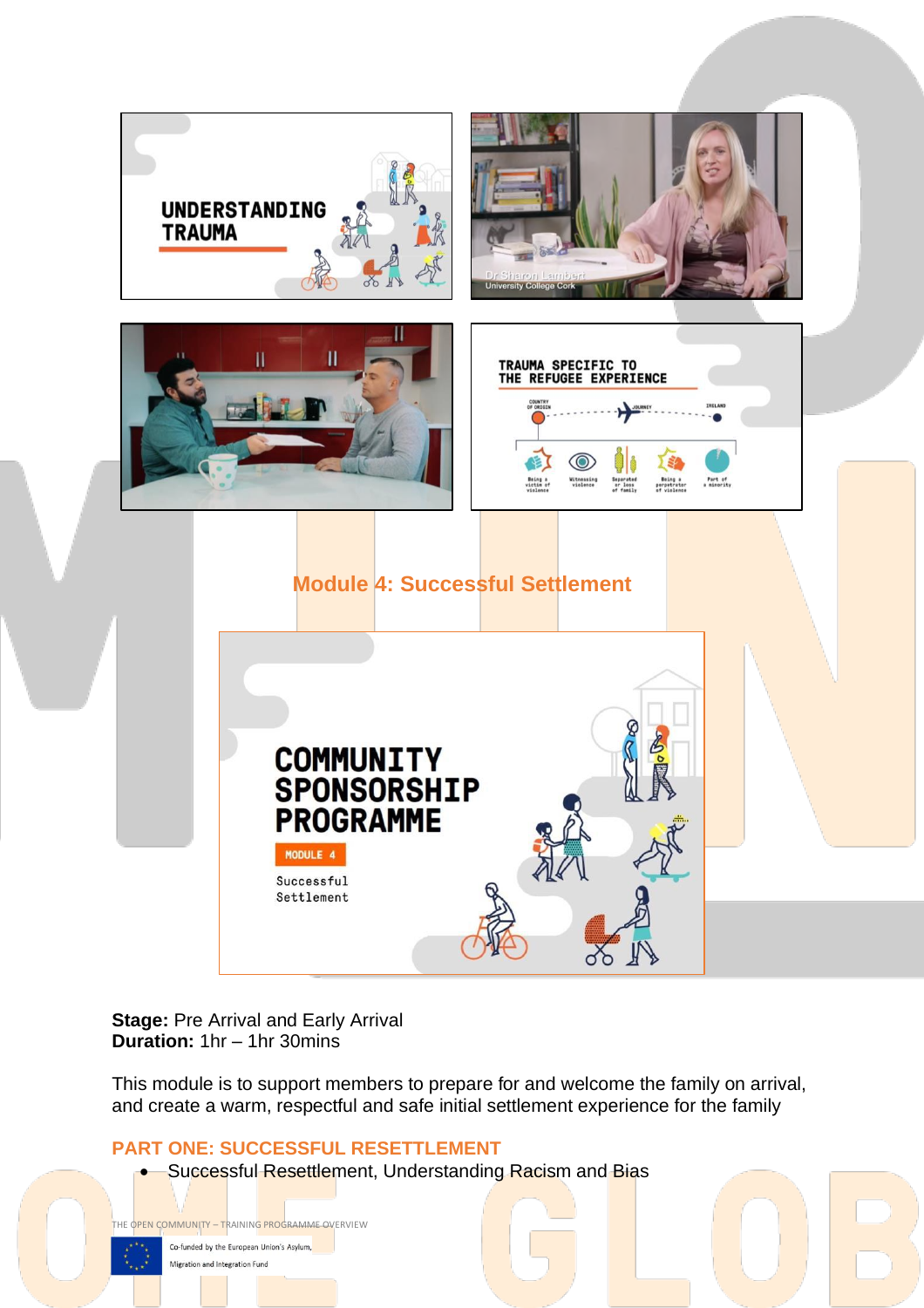#### **PART TWO: SUPPORTING SERVICE ACCESS**

- A Difficult Interaction with a Service Provider (Part One)
- Quiz on Supporting Service Access (Part One)
- A Difficult Interaction with a Service Provider (Part Two)
- Quiz on Supporting Service Access (Part Two)

#### **PART THREE: ISLAM & ISLAMOPHOBIA**

• Islam and Islamophobia

#### **PART FOUR: WELCOMING THE FAMILY**

- Welcoming the Family
- Pick a Path on Budgeting, Finance and Buying a TV

#### **PART FIVE: SUPPORTING ACCESS TO THE COMMUNITY**

- Supporting Access to the Community
- Pick a Path on Respecting the Family's Privacy and Independence

### **PART SIX: TRANSITION PLANNING & CLOSING TO THE COMMUNITY**

- Transition Planning & Closing to the Community Sponsorship Training
- Quiz on Module Four

#### WORK WITH THE FAMILY



Listen and believe people when they tell us they have been treated unfairly differently, or sor een racist to them whether it be in personal situations, in the Community Sponsorship environment, when accessing services or when on the street.







#### **UNDERSTANDING BIAS**

- Stereotypes feed into this  $-$  st is of people that are often over-simplified and can be
- Our childhood, the views of our families and communities, and surrounding culture, such as media, have a big<br>impact on the strength and nature these stereotypes.



THE OPEN COMMUNITY – TRAINING PROGRAMME OVERVIEW